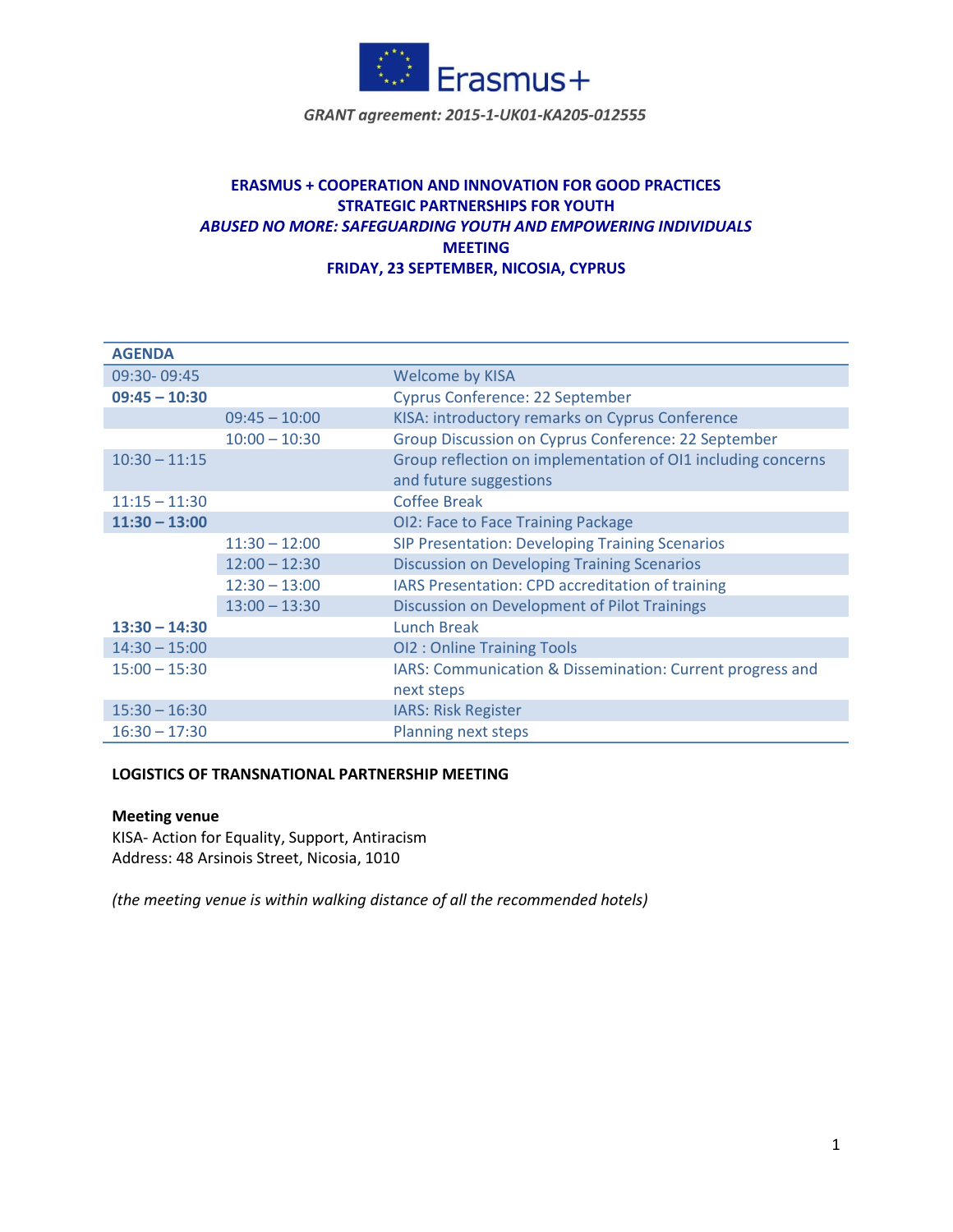

### GRANT agreement: 2015-1-UK01-KA205-012555

**Meeting address**



## **AIRPORT INFORMATION**

Please see below the closest airport (LCA) and details on transportation from the airport to the centre of Nicosia:

Arrival in **Larnaca airport** (LCA) - Cyprus.

From Larnaca airport you are advised to get the "Kapnos-shuttle bus" with destination Nicosia. One-way ticket cost: 8€. Please follow the link for the shuttle-bus timetable: <http://www.kapnosairportshuttle.com/timetables/1>

At Kapnos, Nicosia there will be taxi ranks. The taxi ride should take no longer than 10 minutes to take you to the below hotels (all located in old Nicosia) and should cost approximately 10 euros.

#### **HOTEL INFORMATION**

| Castelli (booking.com)   |
|--------------------------|
| Classic (booking.com)    |
| Apartment Sofouli Suites |
| Royiatiko Hotel          |
| G. R. City Heart         |

65 euros <http://www.castellihotel.com.cy/location.shtm> 69 euros <http://www.classic.com.cy/> 45 euros-studio <http://www.sofoulisuites.com/> 70 euros http://royiatikohotel.com.cy/ 55 euros http://goo.gl/7VRWno